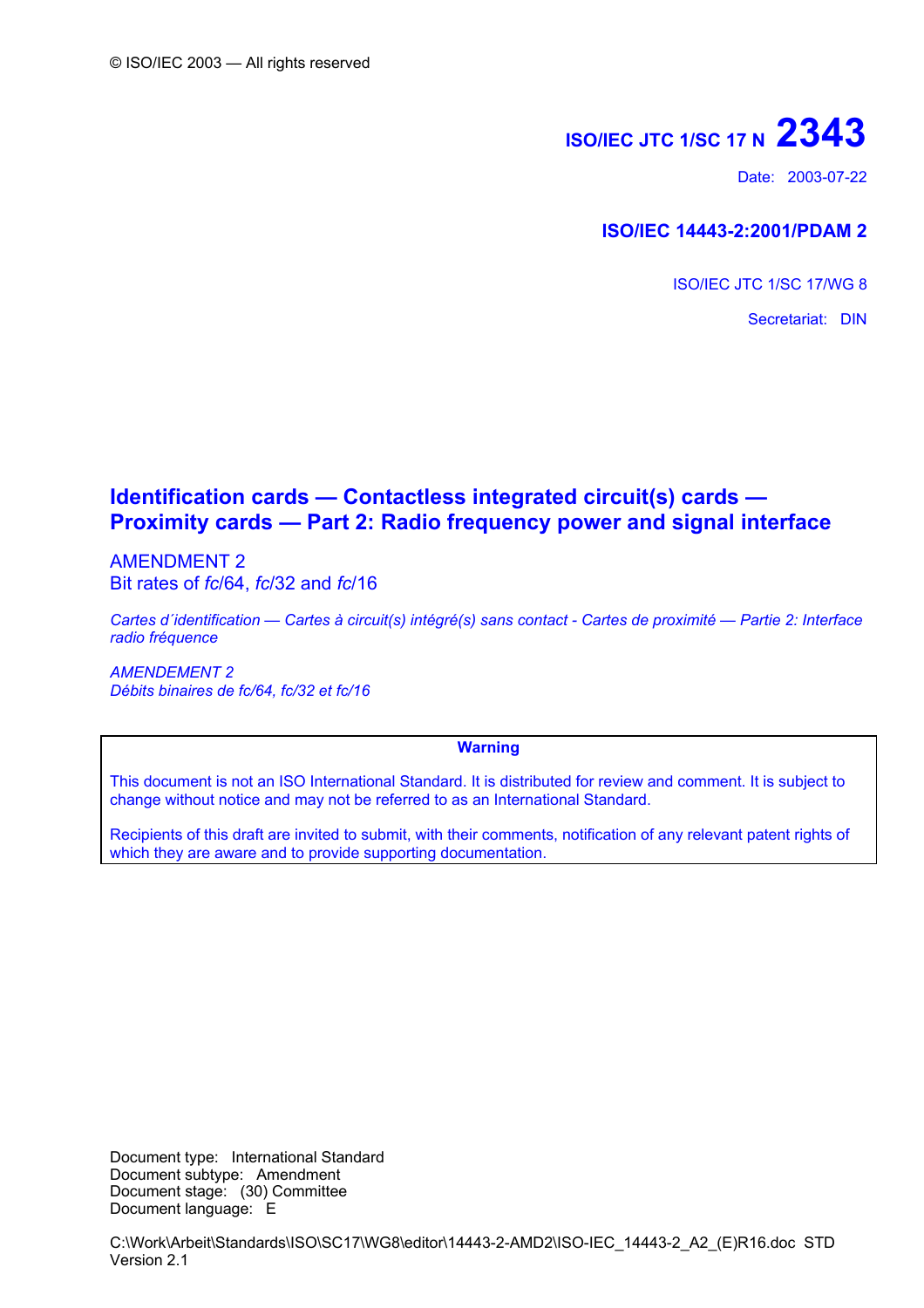#### **Copyright notice**

This ISO document is a working draft or committee draft and is copyright-protected by ISO. While the reproduction of working drafts or committee drafts in any form for use by participants in the ISO standards development process is permitted without prior permission from ISO, neither this document nor any extract from it may be reproduced, stored or transmitted in any form for any other purpose without prior written permission from ISO.

Requests for permission to reproduce this document for the purpose of selling it should be addressed as shown below or to ISO's member body in the country of the requester:

ISO copyright office Case postale 56 • CH-1211 Geneva 20 Tel. + 41 22 749 01 11 Fax + 41 22 749 09 47 E-mail copyright@iso.org Web www.iso.org

Reproduction for sales purposes may be subject to royalty payments or a licensing agreement.

Violators may be prosecuted.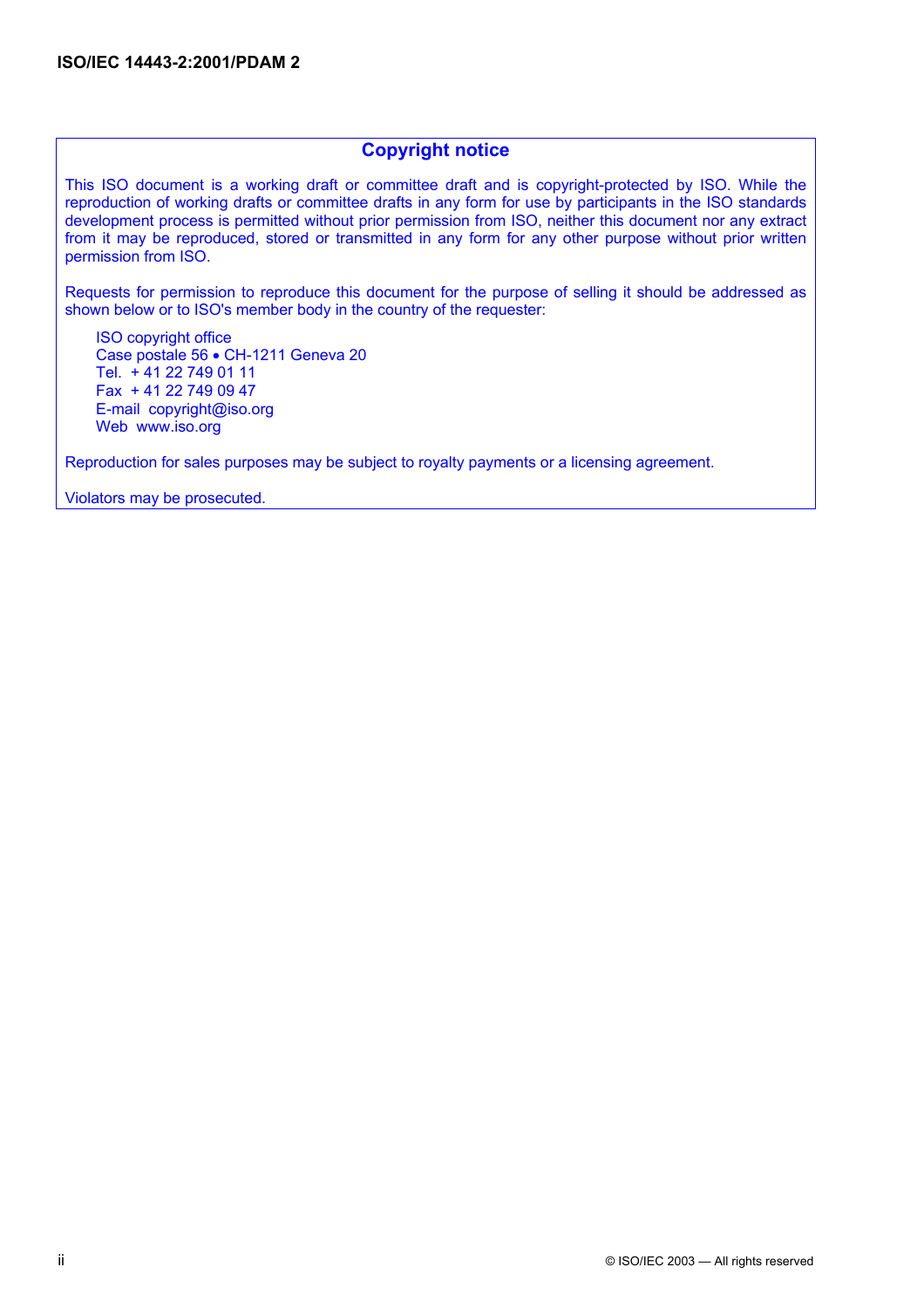## **Foreword**

ISO (the International Organization for Standardization) and IEC (the International Electrotechnical Commission) form the specialized system for worldwide standardization. National bodies that are members of ISO or IEC participate in the development of International Standards through technical committees established by the respective organization to deal with particular fields of technical activity. ISO and IEC technical committees collaborate in fields of mutual interest. Other international organizations, governmental and non-governmental, in liaison with ISO and IEC, also take part in the work. In the field of information technology, ISO and IEC have established a joint technical committee, ISO/IEC JTC 1.

International Standards are drafted in accordance with the rules given in the ISO/IEC Directives, Part 2.

The main task of the joint technical committee is to prepare International Standards. Draft International Standards adopted by the joint technical committee are circulated to national bodies for voting. Publication as an International Standard requires approval by at least 75 % of the national bodies casting a vote.

Attention is drawn to the possibility that some of the elements of this document may be the subject of patent rights. ISO and IEC shall not be held responsible for identifying any or all such patent rights.

Amendment 2 to ISO/IEC 14443-2:2001 was prepared by Joint Technical Committee ISO/IEC JTC 1, *Information Technology*, Subcommittee SC 17, *Identification cards and related devices*.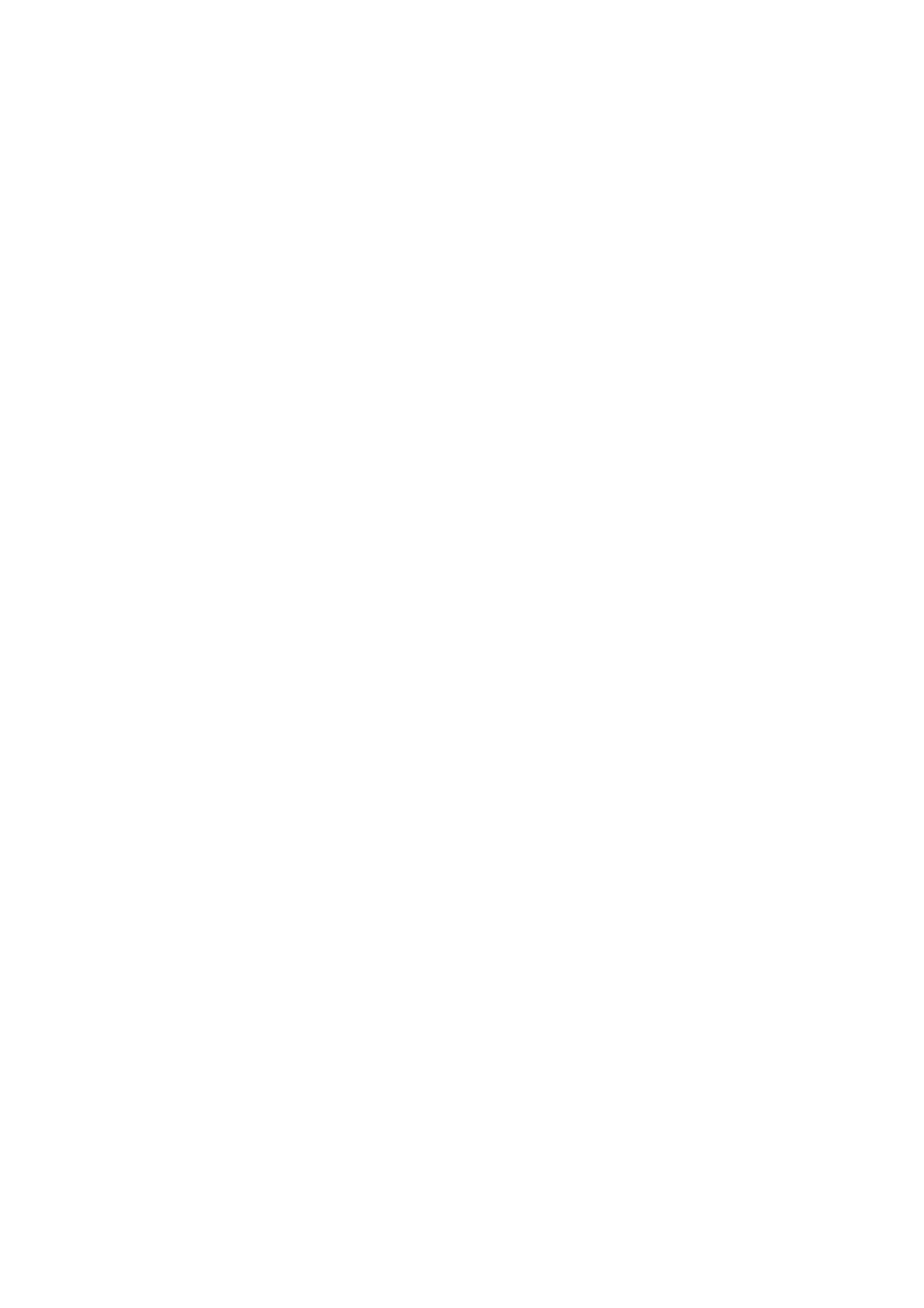## **Identification cards — Contactless integrated circuit(s) cards — Proximity cards — Part 2: Radio frequency power and signal interface**

AMENDMENT 2 Bit rates of *fc*/64, *fc*/32 and *fc*/16

*Page 1, subclause 3.1* 

Replace the existing definition with the following:

#### "**bit duration**

one elementary time unit (etu), calculated by the following formula:

1 etu = 128 / (D x *fc*) where D∈ {1,2,4,8}"

*Page 4, clause 7* 

Replace figure 1 with the following: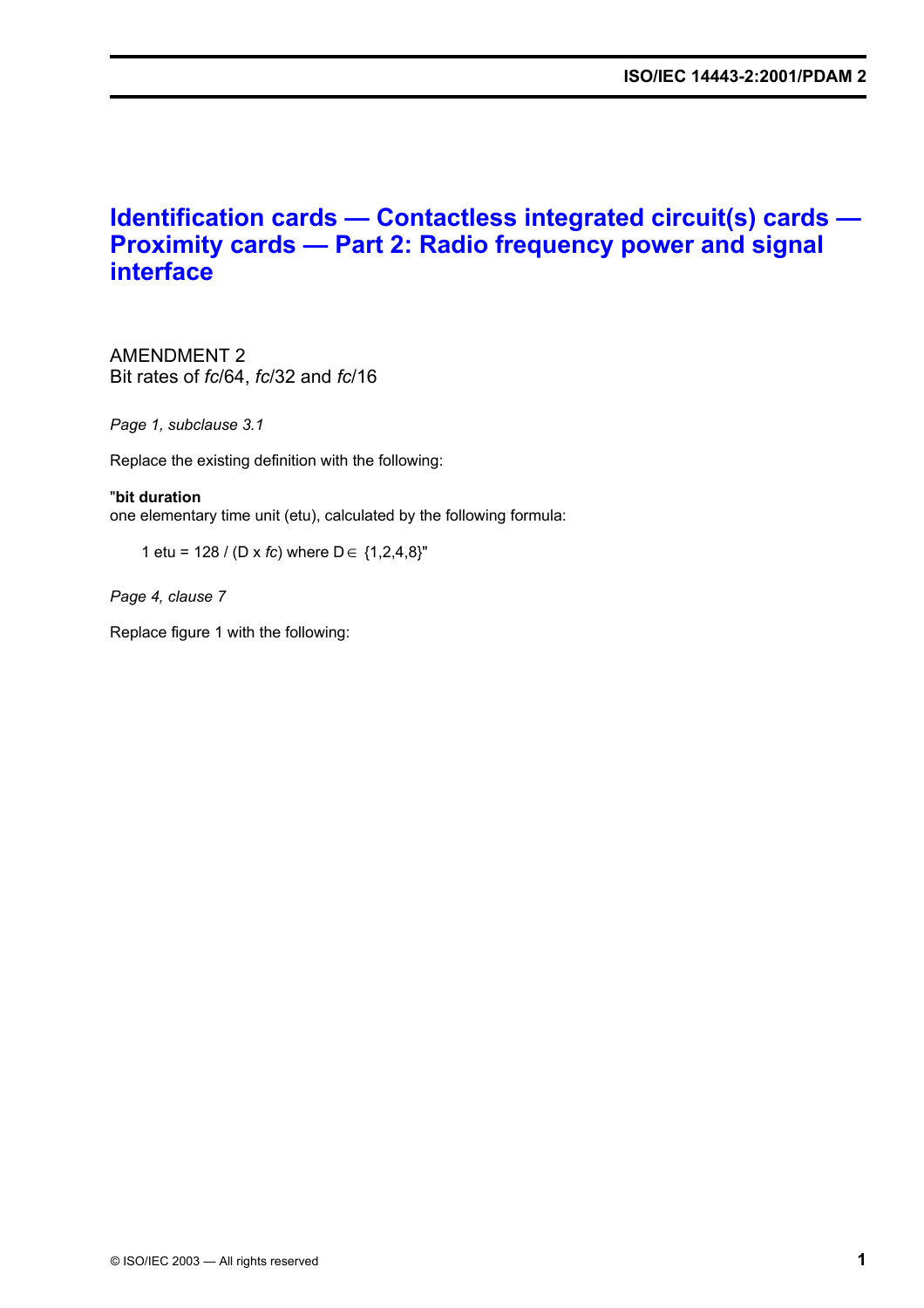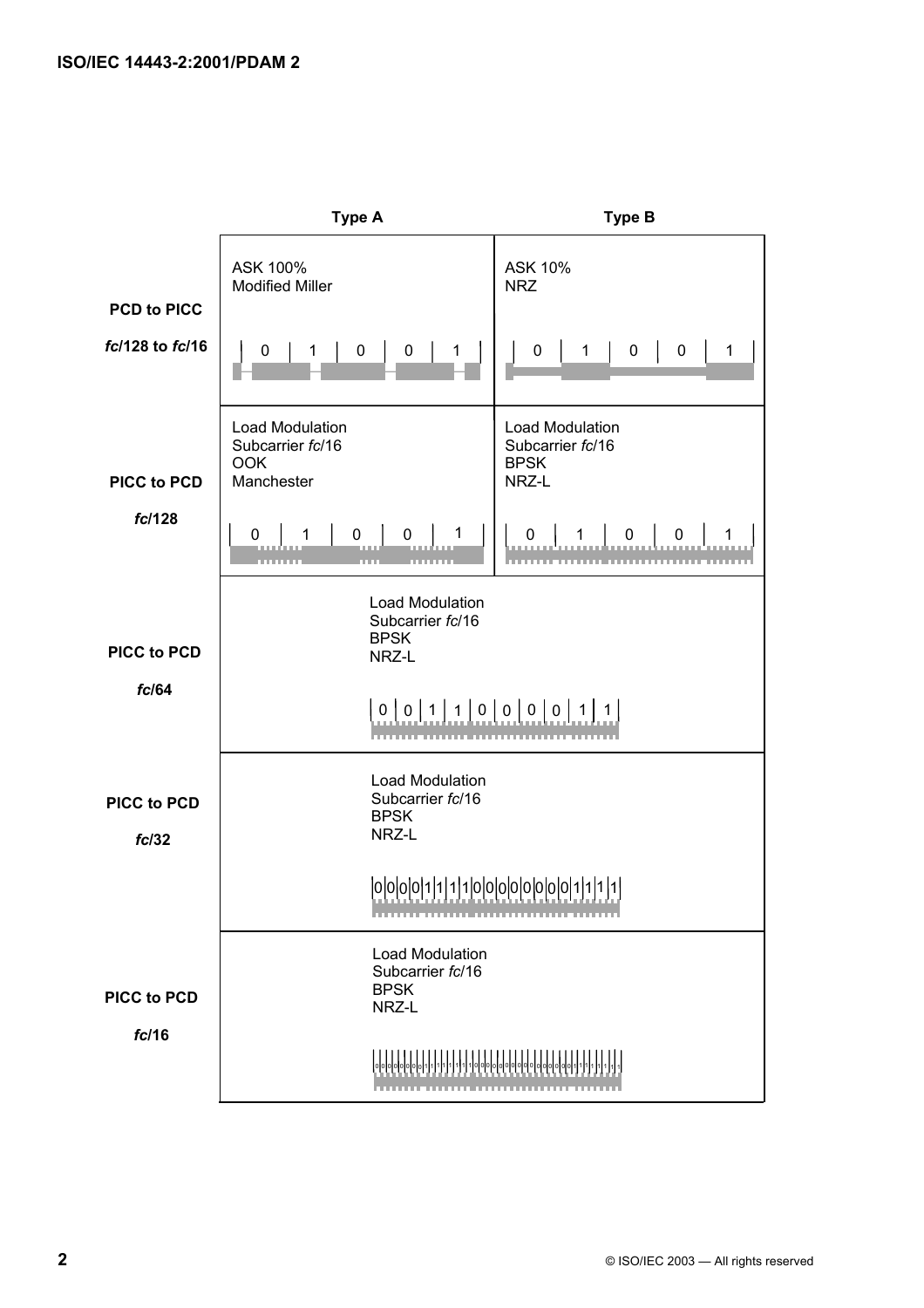*Page 4, subclause 8.1.1* 

Add the following text at the end of the subclause:

"The bit rate for the transmission after initialization and anticollision shall be one of the following:

- *fc*/128 (~106 kbit/s),
- *fc*/64 (~212 kbit/s),
- *fc*/32 (~424 kbit/s),
- *fc*/16 (~847 kbit/s)."

#### *Page 4, subclause 8.1.2*

Insert new subclause 8.1.2.1 with the following title and move all existing text and figures of subclause 8.1.2 into this new subclause 8.1.2.1:

#### "**8.1.2.1 Modulation for a bit rate of** *fc***/128**"

*Page 5, subclause 8.1.2 that has been renumbered to 8.1.2.1* 

Replace the title of figure 2 with the following: "**Pause for a bit rate of** *fc***/128**"

#### *Page 6, subclause 8.1.2*

Insert new subclause 8.1.2.2 after subclause 8.1.2.1. Note that new subclause 8.1.2.2 includes new additional figure 4 and consequently all subsequent figures shall be renumbered.

#### **8.1.2.2 Modulation for bit rates of** *fc/***64,** *fc***/32 and** *fc***/16**

Communication from PCD to PICC for bit rates of *fc*/64 (~212 kbit/s), *fc*/32 (~424 kbit/s) and *fc*/16 (~847 kbit/s) shall use the modulation principle of ASK of the RF operating field to create a pause as shown in figure 4.

The envelope of the PCD field shall decrease monotonically to less than 60% of its initial value. This envelope shall comply with figure 4.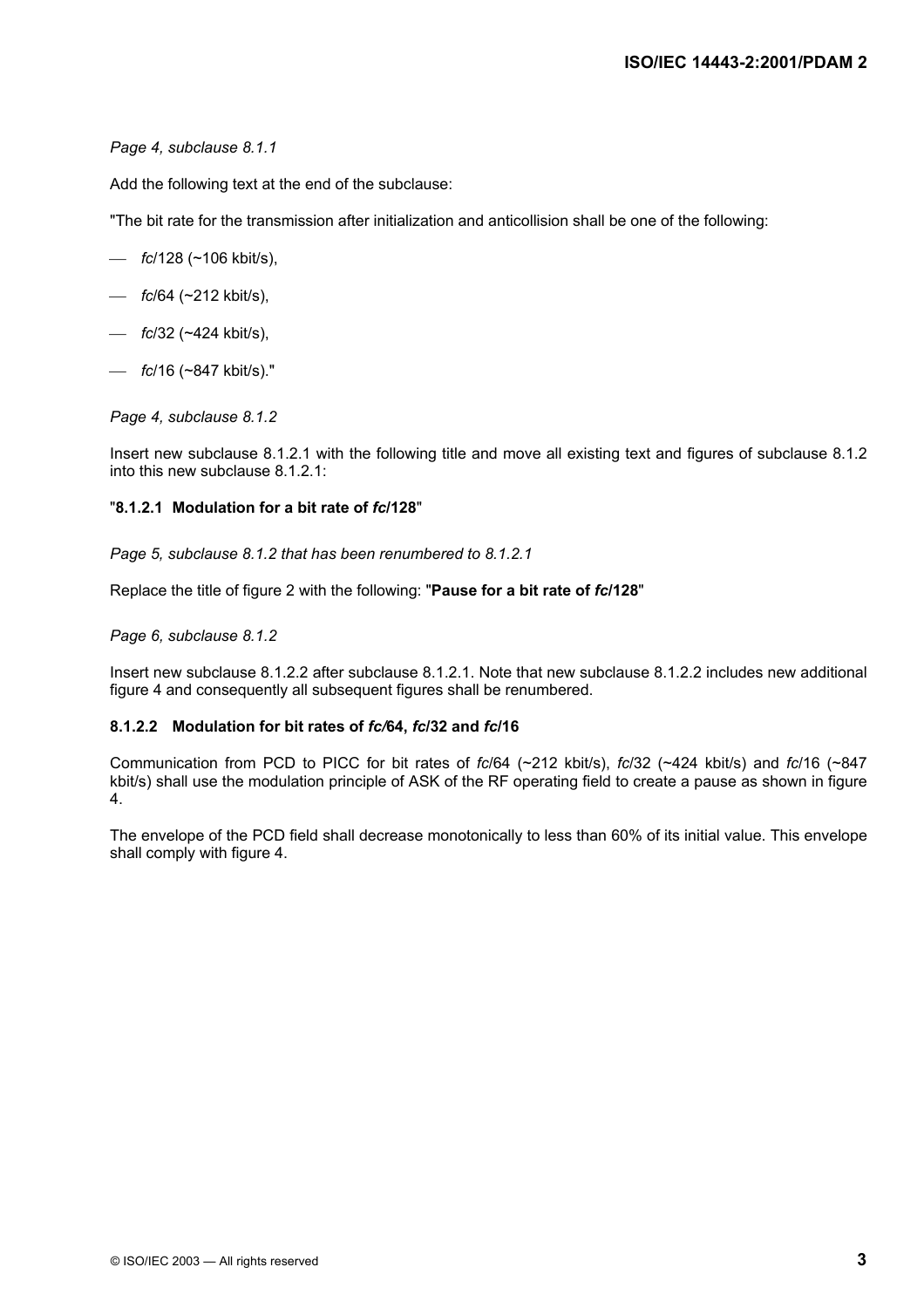

**Figure 4 — Pause for bit rates of** *fc***/64,** *fc***/32 and** *fc***/16** 

Overshoots shall remain within  $\pm$  0,1 x (1-*a*) of  $H_{\text{INITAL}}$ .

The parameter *a* in figure 4 shall be less than 0,6 for bit rates of *fc*/64, *fc*/32 and *fc*/16.

| <b>Timing parameter</b> | fc/64 |            | fc/32 |            | fc/16 |      |
|-------------------------|-------|------------|-------|------------|-------|------|
|                         | Min   | <b>Max</b> | Min   | <b>Max</b> | Min   | Max  |
|                         | 17/fc | 21/fc      | 10/fc | 12/fc      | 6/fc  | 7/fc |
| I <sub>2</sub>          | 5/fc  | t1         | 4/fc  | $t_1$      | 3/fc  | t1   |
| $I_3$                   | 0     | 10/fc      | 0     | 9/fc       | 0     | 8/fc |

**Table 1 — Modulation timing** 

*Page 7, subclause 8.2.1* 

Add the following text at the end of the subclause:

"The bit rate for the transmission after initialization and anticollision shall be one of the following:

- *fc*/128 (~106 kbit/s),
- *fc*/64 (~212 kbit/s),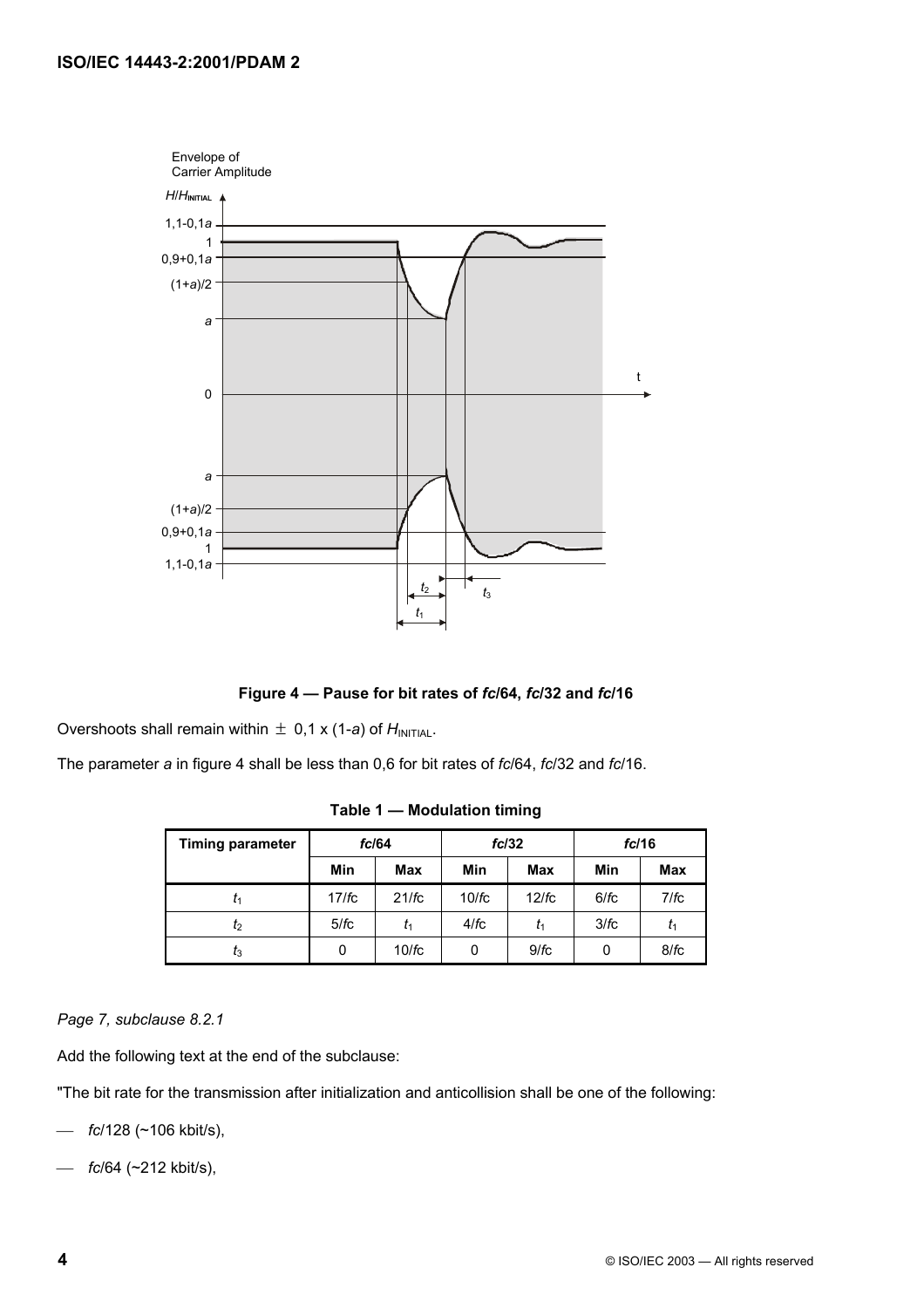- *fc*/32 (~424 kbit/s),
- *fc*/16 (~847 kbit/s)."

*Page 7, subclause 8.2.4* 

Replace the last sentence of the subclause with the following:

"At the bit rate of *fc*/128 the subcarrier is modulated using OOK with the sequences defined in 8.2.5.1. At bit rates of *fc*/64, *fc*/32 and *fc*/16 the subcarrier is modulated using BPSK with the sequences defined in 8.2.5.2."

*Page 7, subclause 8.2.5* 

Insert new subclause 8.2.5.1 with the following title and move all existing text of subclause 8.2.5 into this new subclause 8.2.5.1:

#### "**8.2.5.1 Bit representation and coding for a bit rate of** *fc***/128**"

*Page 7, subclause 8.2.5* 

Insert following new subclause 8.2.5.2 after subclause 8.2.5.1:

#### "**8.2.5.2 Bit representation and coding for bit rates of** *fc***/64,** *fc***/32 and** *fc***/16**

Bit coding shall be BPSK with the following definitions:

| $-$ Logic "1": | the carrier shall be modulated with the subcarrier for one bit duration,                                                                                   |
|----------------|------------------------------------------------------------------------------------------------------------------------------------------------------------|
| $-$ Logic "0": | the carrier shall be modulated with the inverted subcarrier for one bit duration,                                                                          |
|                | - Start of communication: burst of 32 subcarrier cycles (phase as logic "1") followed by inverted subcarrier<br>for one bit duration (phase as logic "0"), |

- End of communication: the carrier is not modulated with the subcarrier for one bit duration,
- No information: the carrier is not modulated with the subcarrier."

#### *Page 8, subclause 9.1.1*

Add the following text between the first and the second sentence of the subclause:

"The bit rate for the transmission after initialization and anticollision shall be one of the following:

- *fc*/128 (~106 kbit/s),
- *fc*/64 (~212 kbit/s),
- *fc*/32 (~424 kbit/s),
- *fc*/16 (~847 kbit/s)."

#### *Page 8, subclause 9.1.2*

Replace the table in figure 5 (original figure 4 becomes figure 5 after renumbering) with the following table: